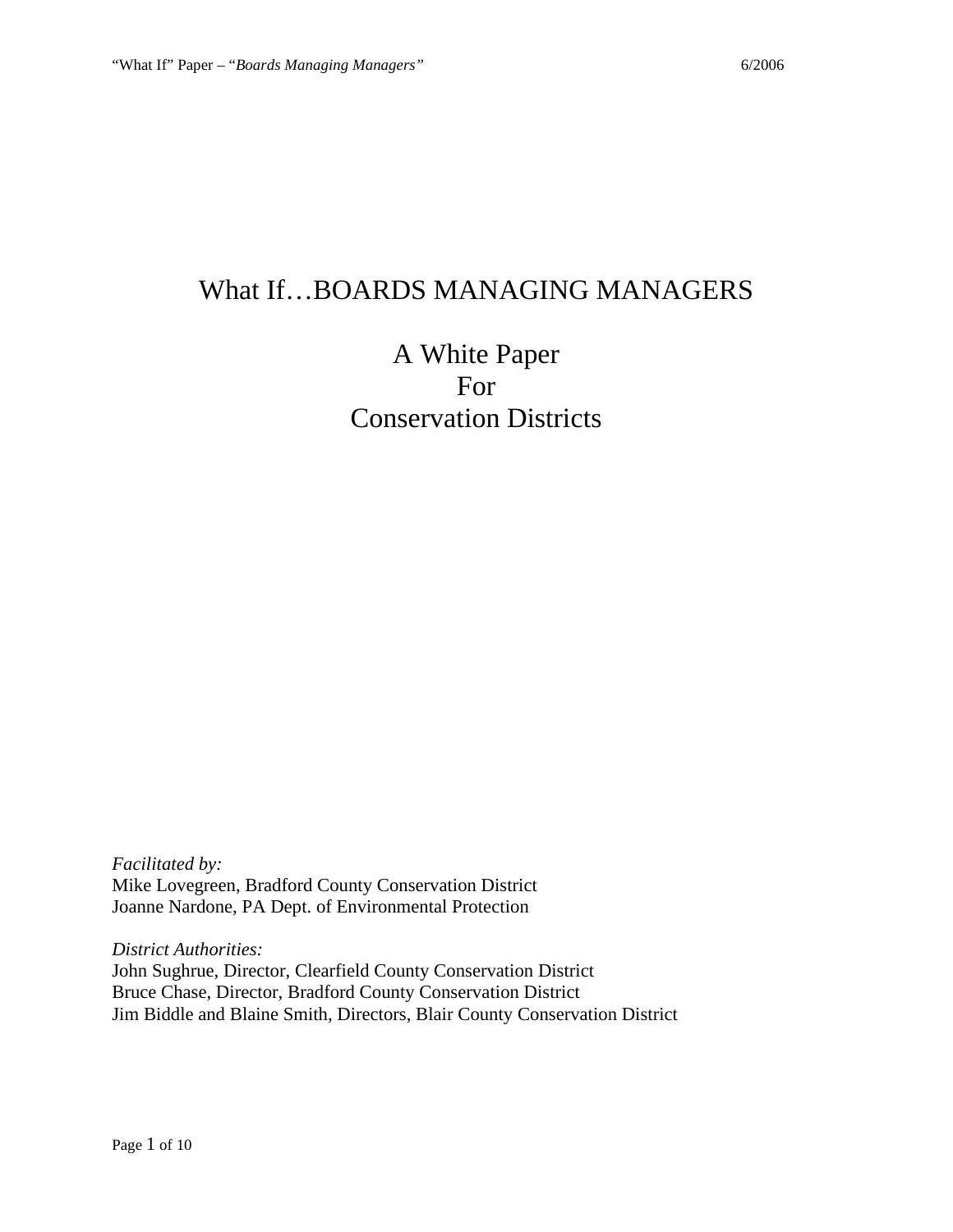#### *Facilitator notes:*

*This outline and attendant case studies capture the thoughts and feelings of four dedicated district directors on a topic with which they all have experience. The record herein is meant to set the stage for "What if… Boards Managing Managers"*

*The format of this white paper is meant first to be broad brush and then to delve into more complex and dynamic issues. This is not an exhaustive analysis, but merely an attempt to outline some of the implications of taking on the task of hiring, supporting and managing an effective conservation district manager.*

#### *Disclaimer:*

*The views expressed here are the result of input from four people with experience in board management of a Conservation District Manager. They are by no means the final word on the subject. We have made every effort to be as thorough as possible but make no claim as to the completeness of this checklist. We offer these observations as a starting point for your own discussion and exploration. Hopefully it will help in your navigation of the challenges of "Managing a Manager…."*

# **Overview --The WHY**

The position of Conservation District Manager has evolved considerably over the past 20 years. Prior to the evolution to today's manager, the "executive assistant" position was often filled by an individual who moved up from a clerical position or was specifically hired to carry out the "business of the Board".

An individual in today's District Manager position is responsible for an increasingly complex workload that includes: personnel management; agency liaison; budget management; multiple project management; legislative liaison; authority in a delegated program; contract management; public education and outreach; policy development and needs identification; fund raising; facility management; volunteer recruitment and coordination; and, most important of all, facilitation of board member communications and needs fulfillment.

In both informal surveys and during the "District Visits" special project, the position of District Manager is consistently identified as the most critical position to making or breaking a District program. They are the "face of the District" in the public, political and office environments. The skill set, knowledge and training required in today's Manager must be incorporated into the selection and development of the position.

#### **"Managing the Manager" is a responsibility that solely rests on the shoulders of the Board.**

Board members need to have consensus on how the position is designed, filled and managed. The Board's ability to have open, honest, and ongoing discussions on the needs and expectations of the district manager position is the foundation for the successful future of both the position and of the conservation district itself.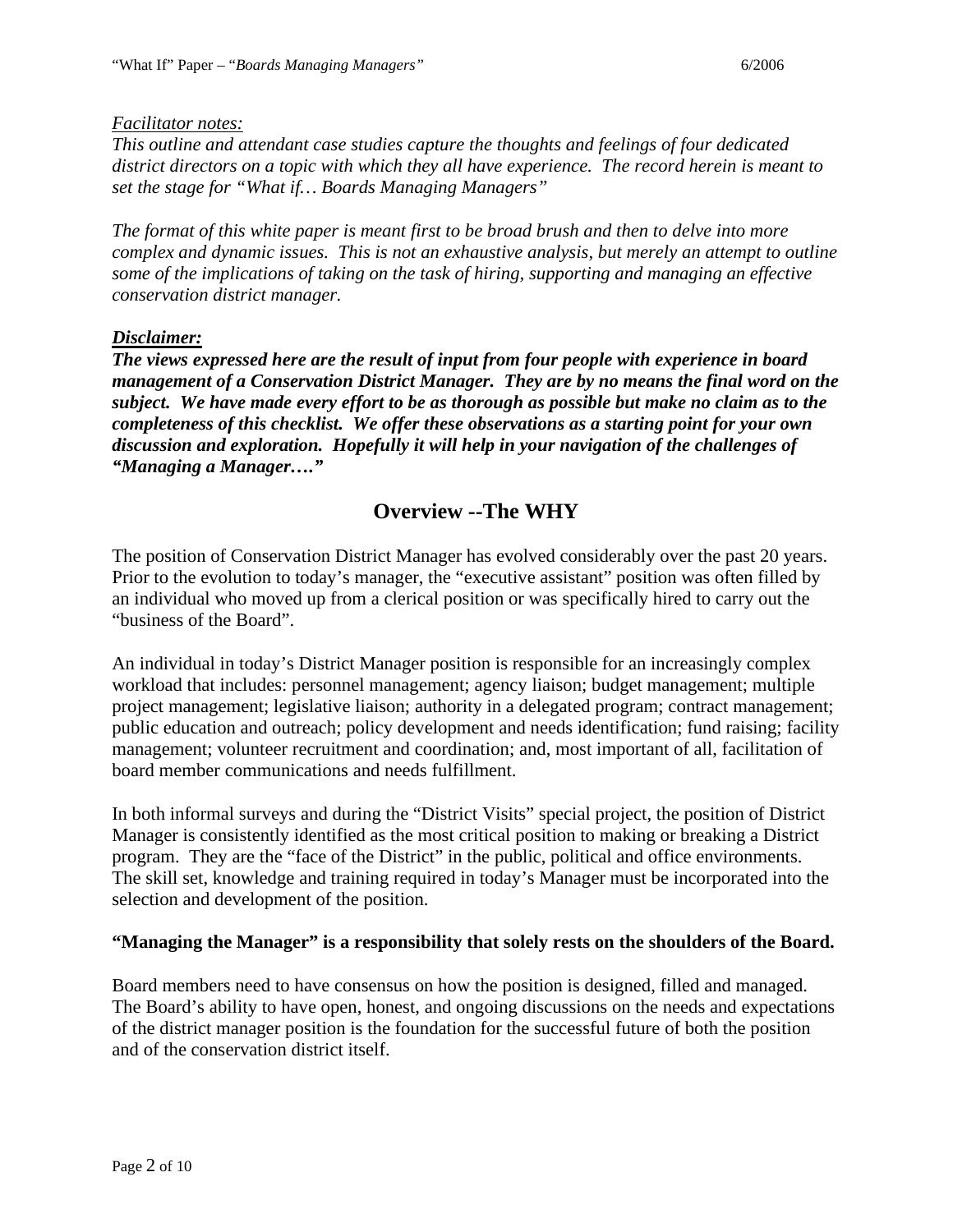## **ROLES OF THE CONSERVATION DISTRICT MANAGER**

#### **1. Related to Board Functions**

- $\checkmark$  Set an example regarding "conservation ethic"<br> $\checkmark$  Inform / communicate with Board
- Inform / communicate with Board
- $\checkmark$  Structure development office, board functions, staff
- $\checkmark$  Needs identification resource, personnel, issues<br> $\checkmark$  Roard training
- $\checkmark$  Board training<br> $\checkmark$  Board policy in
- Board policy implementation legality, consistent delivery by staff and others
- $\checkmark$  Fill in the blanks of information needed by the Board
- $\checkmark$  Analyze / interpret information and programs
	- Be able to elaborate on technical reports to the Board by staff and agencies
	- Be able to interpret "what does this mean" and "how does it affect" ......
- $\checkmark$  Add reality to discussions and deliberations of Board
	- What resources are available?
	- Evaluate both current and future impacts of decision options
	- Answer the questions of "do we have enough staff and dollars to accomplish"?
	- What is the balance and practicality of options being considered?
	- What can or can not work?
- $\checkmark$  Identify and bring in new program opportunities for Board consideration
- Expediter / Facilitator / Planner makes things happen

## **2. Related to Staff Functions**

- $\checkmark$  Set an example regarding "conservation ethic"
- $\checkmark$  Personnel management
- $\checkmark$  Provide continuity among staff and programs
- Have management skills (not necessarily program) that involve financial, people and team building abilities)
- $\checkmark$  Structure development office, board functions, staff
- $\checkmark$  Needs identification resource, personnel, issues
- $\checkmark$  Expediter / Facilitator / Planner makes things happen
- Employee evaluator

## **3. Related to County, State and Agency Functions**

- $\checkmark$  Analyze / interpret information and programs
	- Be able to elaborate on technical reports to the Board by staff and agencies
	- Be able to elaborate on local conservation issues and solutions
	- Be able to interpret "what does this mean" and "how does it affect" .......
- $\checkmark$  Liaison with the Legislators and County through regular communications and reports
- $\checkmark$  Provide accountability to public and legislators  $\checkmark$  Partnership developer
- Partnership developer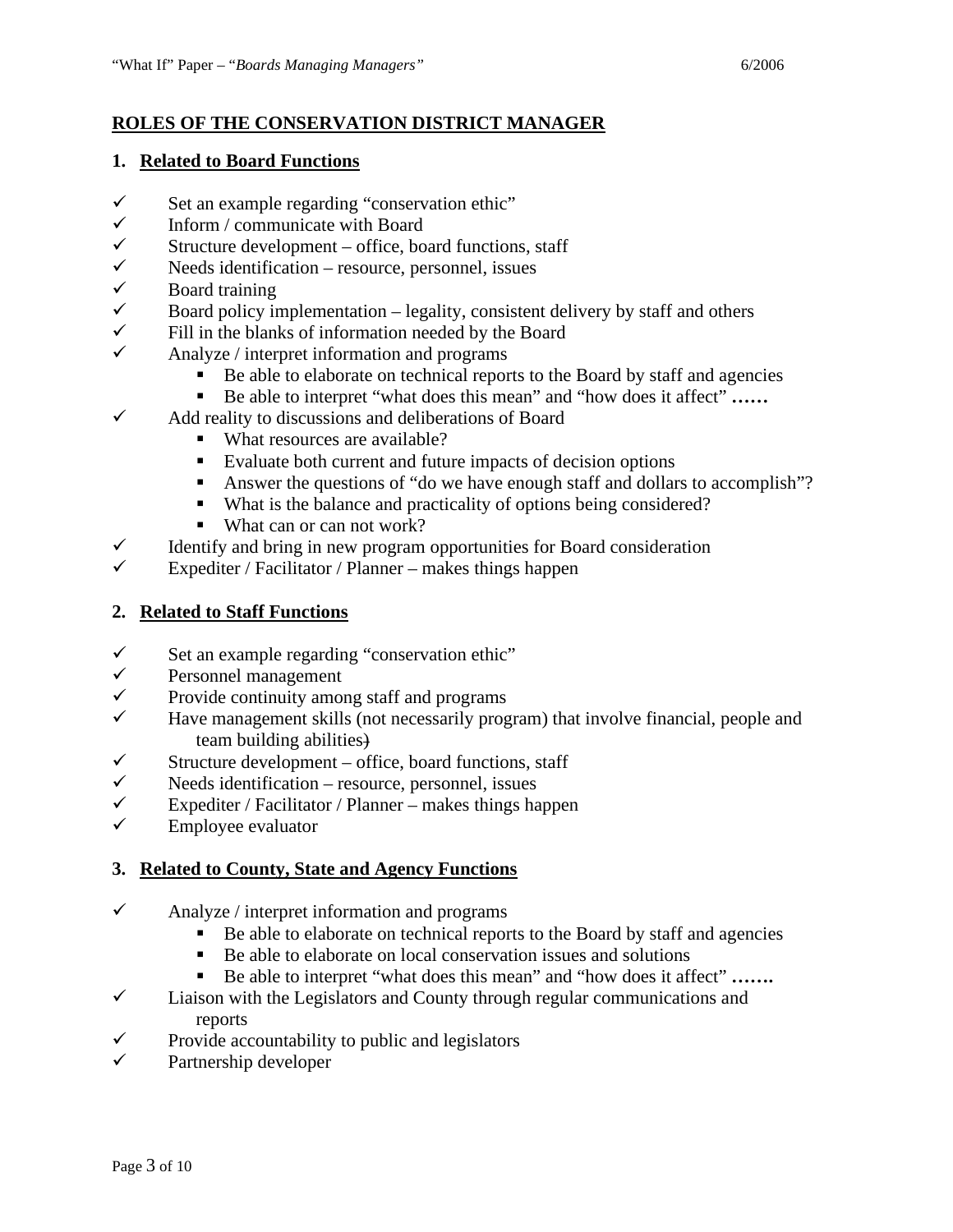### **4. Related to District Programming**

- $\checkmark$  Keep current on programs in order to facilitate their delivery
- $\checkmark$  Structure development office, board functions, staff<br> $\checkmark$  Needs identification resource personnel issues
- Needs identification resource, personnel, issues
- $\checkmark$  Analyze / interpret information and programs
	- Be able to elaborate on technical reports to the Board by staff and agencies
	- Be able to interpret "what does this mean" and "how does it affect" .......
- $\checkmark$  Expediter / Facilitator / Planner makes things happen
- Fund raiser

## **5. Related to General Public Relations**

- $\checkmark$  Public liaison "face of the district"<br> $\checkmark$  Public relations director (consistent)
- $\checkmark$  Public relations director (consistent message)<br> $\checkmark$  Provide accountability to public and legislators
- Provide accountability to public and legislators

## **EXPECTATIONS OF MANAGERS**

- $\checkmark$  Manager needs to be "humble, hungry and smart."
- $\checkmark$  Facilitate the process of staff management, feedback and grievance resolution
- $\checkmark$  Facilitate communications with, and for, the Board, including e-mail  $\checkmark$  Have management skills (not necessarily program) that involve finant
- Have management skills (not necessarily program) that involve financial, people and team building abilities)
- $\checkmark$  Be politically astute/confident
- Critical to have the right structure in place for management

## **CHANGING ROLE OF MANAGER**

- $\checkmark$  Long-term evolution into the person who manages the conservation district, makes it easier on Directors to govern
- $\checkmark$  Moving away from program implementation to being aware of programs and program implications and being a liaison with the Board regarding programs. This increases Board comfort by helping them understand the programs.
- $\checkmark$  Decreasing involvement with program paperwork (ex. Grant applications) and increasing management and oversight of program/project completion
- $\checkmark$  Changing resource issues, programs and authorities in which the District participates in (ex. agriculture to development and urban issues)
	- Requires new relationships, new partners (ex. townships), and new skills (ex GIS)
	- Changing face of agriculture small to larger, different types of farming operations
	- Changing face of rural areas to suburban/urban
	- Changing roles with agriculture nutrient management program, agricultural compliance
- $\checkmark$  Changing constituents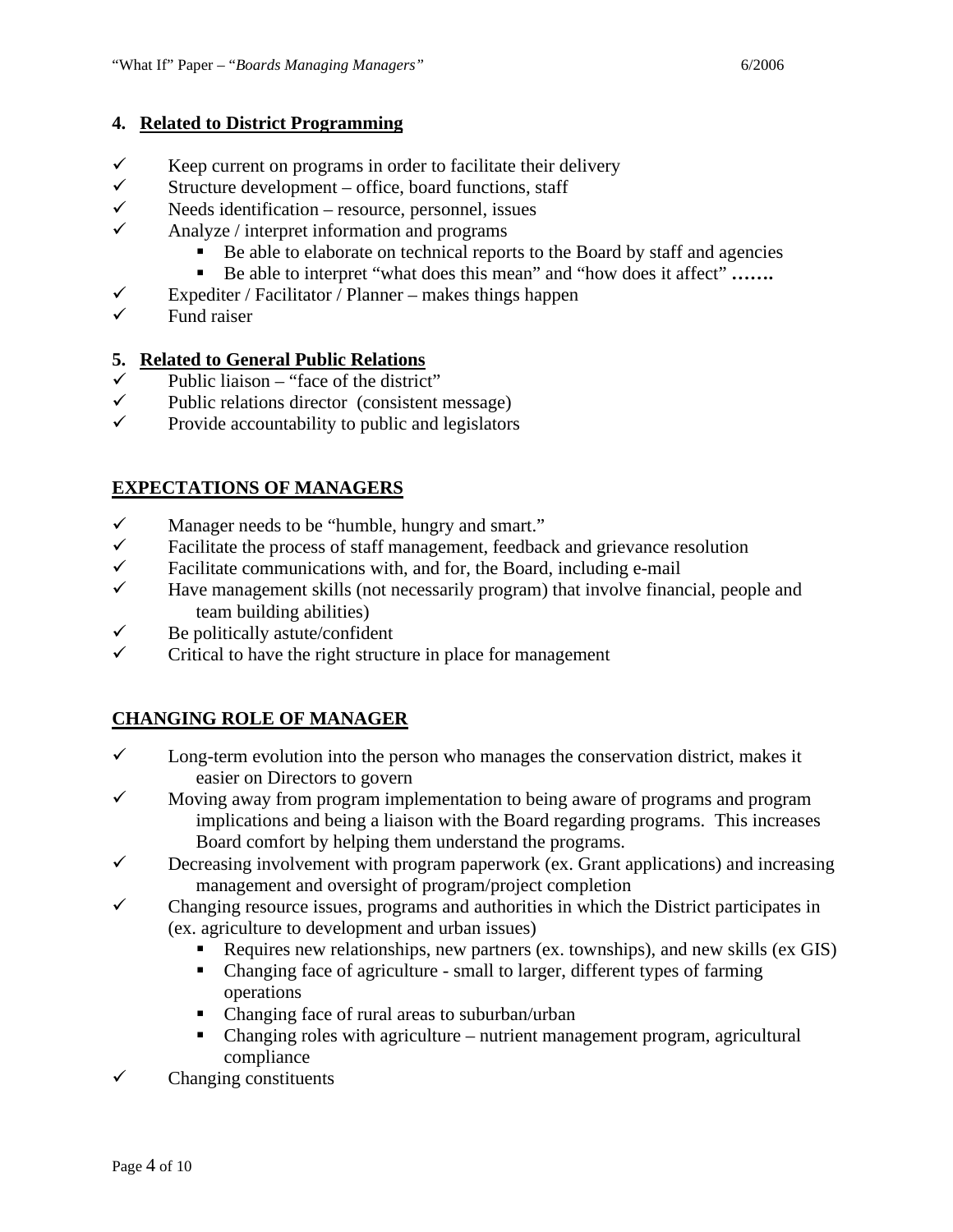- $\checkmark$  Manager provides financial options / impacts for board decisions (reality checks)
- Personal contacts between Board members and the Manager are important
	- Done by/with individual board members in response to specific program activities or issues
	- Entire Board (not just Chair) should strive for personal contacts with the Manager
- $\checkmark$  Manager follows up and plans meetings with Board Chair
- Inverted Triangle The Board (as the base of the district triangle) needs to communicate with and solicit feedback from the district manager, staff and partners
- $\checkmark$  Opportunities for communications during travel to and from meetings
- 
- Board needs to conscientiously make the decision to make time to work together with the manager
- $\checkmark$  Directors need to get involved according to both their interests and their expertise

## **MANAGER EVALUATION**

- $\checkmark$  Evaluation is part of the regular communication package
- $\checkmark$  Customer / employee / agency feedback is valuable evaluation information
- $\checkmark$  Problems usually go to the Board Chair<br> $\checkmark$  Typically it is thought that if there is no
- Typically it is thought that if there is no communication of problems things must be OK (i.e. "no news is good news"). In reality, the Board needs to communicate all feedback - good and bad – to the District Manager
- Evaluation should be a collective opinion and not an individual board member evaluation<br>
Ferformance review should be part of the annual salary process
- Performance review should be part of the annual salary process

# **CONSIDERATIONS IN MANAGER REPLACEMENT**

- $\checkmark$  Districts need a manager, not necessarily a promoted technician. Management skills are critical for the position.
- $\checkmark$  A combination of management experience, skills and knowledge and resource management experience and knowledge would be ideal
- $\checkmark$  Consider upward mobility internally only if necessary skills and knowledge are demonstrated
- Grow a replacement (if qualified individual exists) plan ahead<br>  $\checkmark$  Process is complicated if questions on County versus Independent
- Process is complicated if questions on County versus Independent issue not resolved well before manager replacement is needed – have a plan in place

## **CHALLENGES FOR BOARD CONSIDERATION**

- $\checkmark$  Offering adequate salaries to retain good managers <u>and</u> attract qualified replacements  $\checkmark$  How to keep the right person (manager) in the right seat on the bus (district) and not a
- How to keep the right person (manager) in the right seat on the bus (district) and not give the seat to the wrong person for the wrong reasons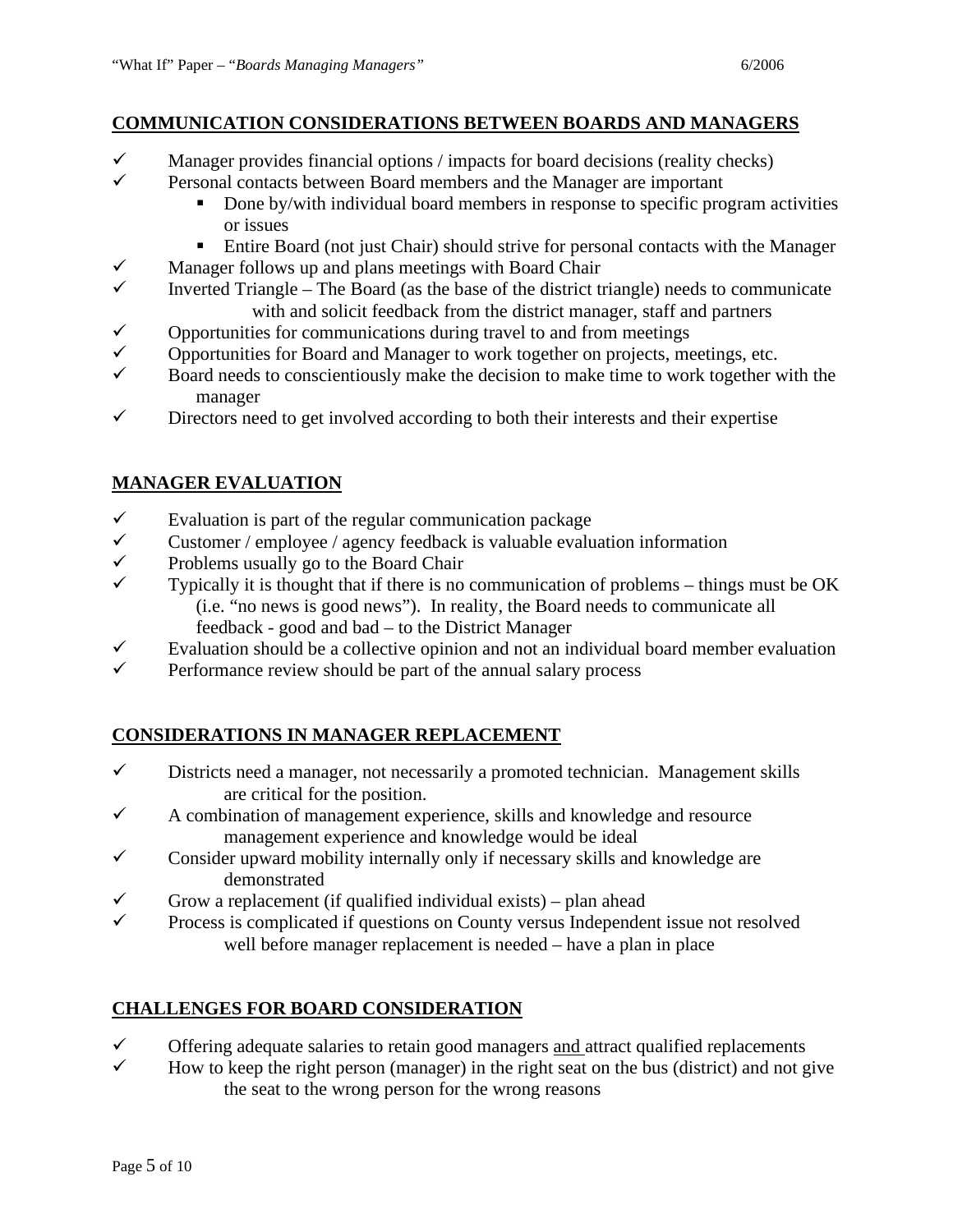- $\checkmark$  Addressing changing roles and resulting skill sets needed for manager
- $\checkmark$  Developing an agreed to job description (by Board) for manager that includes expectations and skills
- $\checkmark$  Finding an MBA manager (management skills) who also has resource management knowledge versus a Technician (technical skills)
- $\checkmark$  Development of "comfortable" communications between each Board member (with diverse personalities/styles) and the manager
- Providing clear definitions of the limits of management authority<br>
Person who supervises the manager the Board? the County?
- Defining who supervises the manager the Board? the County?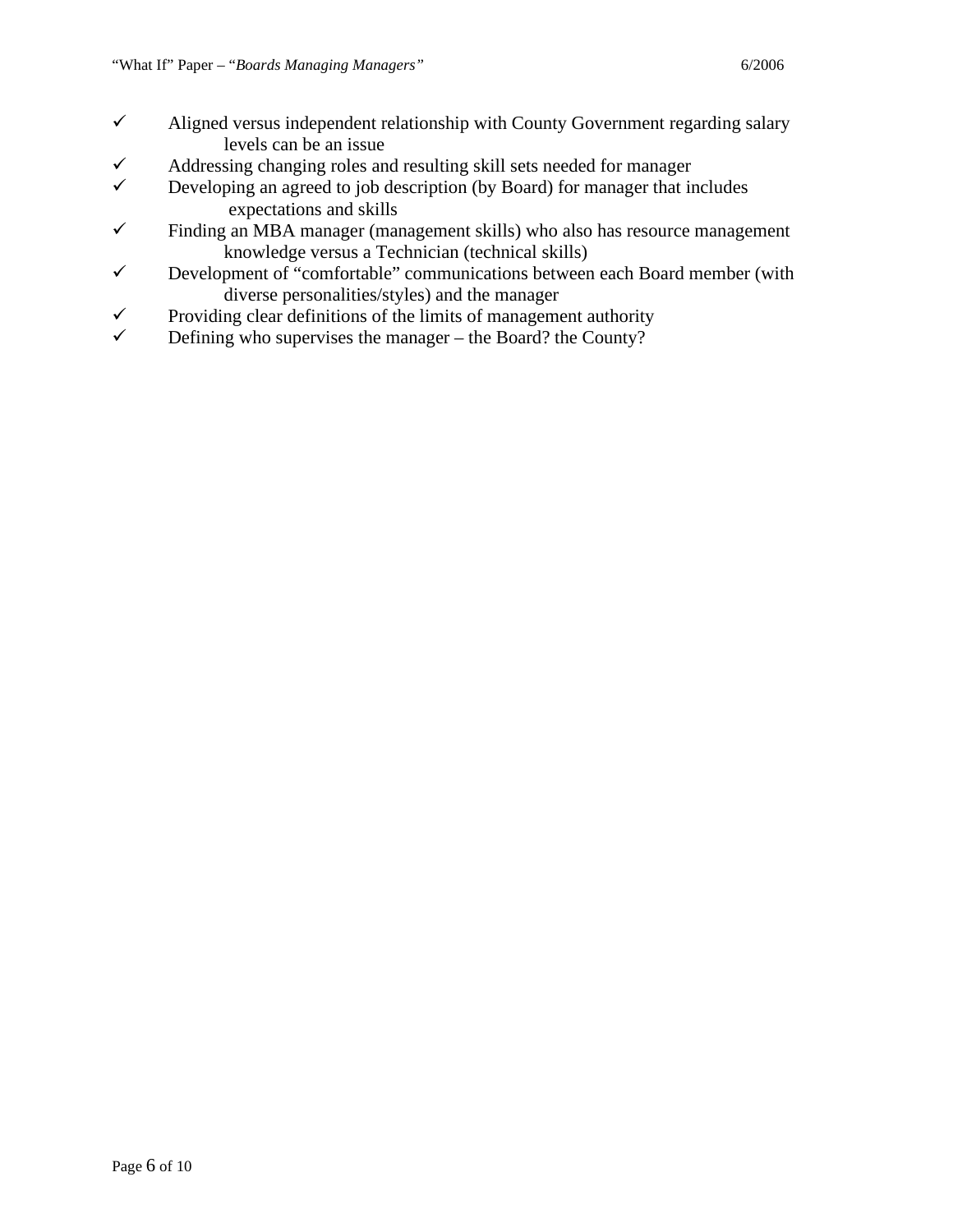# **Managing the Manager Case Study - Blair County Conservation District**

The District Manager for the Blair County Conservation District is a full time employee of the County of Blair. In Blair County, only the manager and one clerical staff member are "County" employees. The remaining employees are grant funded "District" employees.

The District Manager is considered as a Department Head within the County System and therefore under the umbrella of the Commissioner's Office. The District initiated an MOU with the County Commissioners in 1988, shortly after hiring the District's first full-time manager as a "County" employee. The MOU documents agreed to items relating to job descriptions, supervision, candidate selection, continuation/separation of employment, and position funding. The MOU also addresses the desire of the district to work with and through the Blair County Salary Board for issues pertaining to salary scales and promotions. All salary items must have the approval of the county salary board to be instituted. Annual employee evaluations of the manager are completed by the Commissioner serving as the District Board Representative.

Because the Commissioner/District Relationship has been and continues to be strong in Blair County, insurmountable issues have not arisen. We believe that it is advantageous if not imperative that an MOU be in place to allow for continuity between changing district boards and County Commissioners. Having the MOU in place and a strong manager has enabled the district to operate almost entirely independent of the County of Blair.

It is the belief of this board that the manager was hired to manage. We work in conjunction with the manager providing board governance but**,** do not get involved in the day-today operation of the office unless asked. Lines of communication are kept open between each director and the manager with the primary direction being provided by the board through the Chairperson. Over the years, this has evolved into a harmonious relationship of mutual trust and respect.

As time went on, it was imperative that the manager transition from a hands-on "staff" to a manager. In the past 10 years, the office staff has grown from three full-time employees (FTEs) to a current contingent of seven FTEs and an Americorps member. Program responsibilities have quadrupled over the same period of time and the office budget has increased nearly eight-fold. As previously indicated, positions were approved through the County salary board. Over the years, the board has participated in the interview process but has left the hiring decisions up to the manager. The trust that has been established has been rewarded through the quality of staff that our manager has hired.

In conclusion, having a manger with strong managerial, financial, organizational and human resource skills has allowed this district to operate in the best of both worlds. We have the independence to operate our programs with the backing of the County of Blair.

#### **Blair County Contact**

John Biddle and Blaine Smith - Directors (814) 696-0877 ext.5 c/o Blair County Conservation District, 1407 Blair St., Hollidaysburg, PA 16648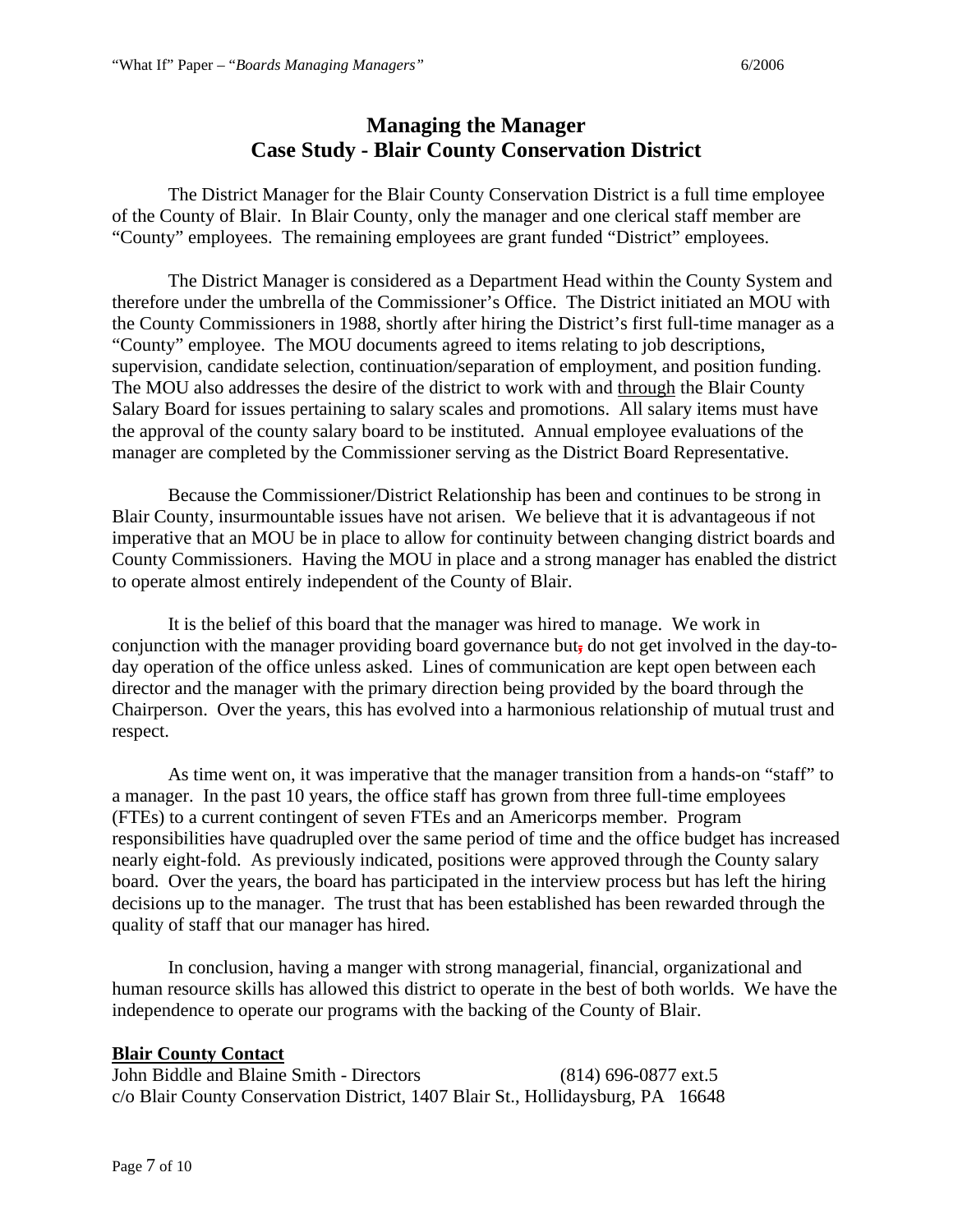# **Managing the Manager Case Study - Bradford County Conservation District**

### **Overview**

The manager position in any conservation district is key to the level of success of that district. The manager is in the position to have the most influence on the level and priority of actions of the entire staff, and to some degree the board (though it is clearly the boards responsibility to set priorities). It is also the responsibility of the board to manage the manager to ensure the districts' efforts and resources are satisfactorily directed toward the priorities established for the County, by the Conservation district board of directors. So how do we as board members **communicate expectations, evaluate manager performance, and when necessary replace a manager?**

**Communicating expectations** sounds quite simple, but in reality it is more a continuous process between board members and the manager. There are many decisions made over the month between meetings that require the manager to act on his best judgment. The manager may stop to think what the boards' desire might be in this case, and must draw from past communications with board members to determine expectations. To facilitate this process, it is in the best interest of the board, and the district, for the board to clearly communicate their expectations of the manager. This can be accomplished over time at monthly meetings, but should also include some one-on-one discussion. Each board member spending one-on-one time with the manager would go a long way in helping the manager understand board member expectations. I happen to find it most suitable to have uninterrupted conversations with our manager when we carpool to various district activities. These occasions provide a great opportunity to have more in-depth discussions than is often afforded at a board meeting.

**Evaluating manager performance** can be done in many ways. I'm sure all board members have an opinion on their district manager, but when faced with this paper, I had to stop and think on how I arrived at that position. Books have been written on good manager traits, and we all have our favorites. There is a good list of the desired manager skills in the white paper. It would be unrealistic to expect any manager to be an expert on all those areas, but they should be satisfactory in all those areas. I personally am looking for character traits of integrity, commitment, and accomplishment of the objectives (this covers all the white paper listed skills). There are a host of other good qualities that can add to these, and they vary from manager to manager, and in importance to each director. Evaluating the manager becomes a little more difficult when observation time is limited to monthly meetings. Like communicating expectations, any time spent with the manager in addition to board meetings, helps in understanding the manager's actions and performance. Feedback from sources outside the county also assists me in evaluating our manager. Attendance at state meetings is an opportunity to talk with other managers and district representatives and I often receive comments that help form my opinion of our manager. I am not directly involved with our manager's written evaluation report, although I feel confident that our Chairman would be receptive to any comments I wish to make.

#### **A new manager**

Bradford County has not had to face this challenge for quite some time. Mike Lovegreen has been with the Bradford County Conservation District for over 20 years. There will be times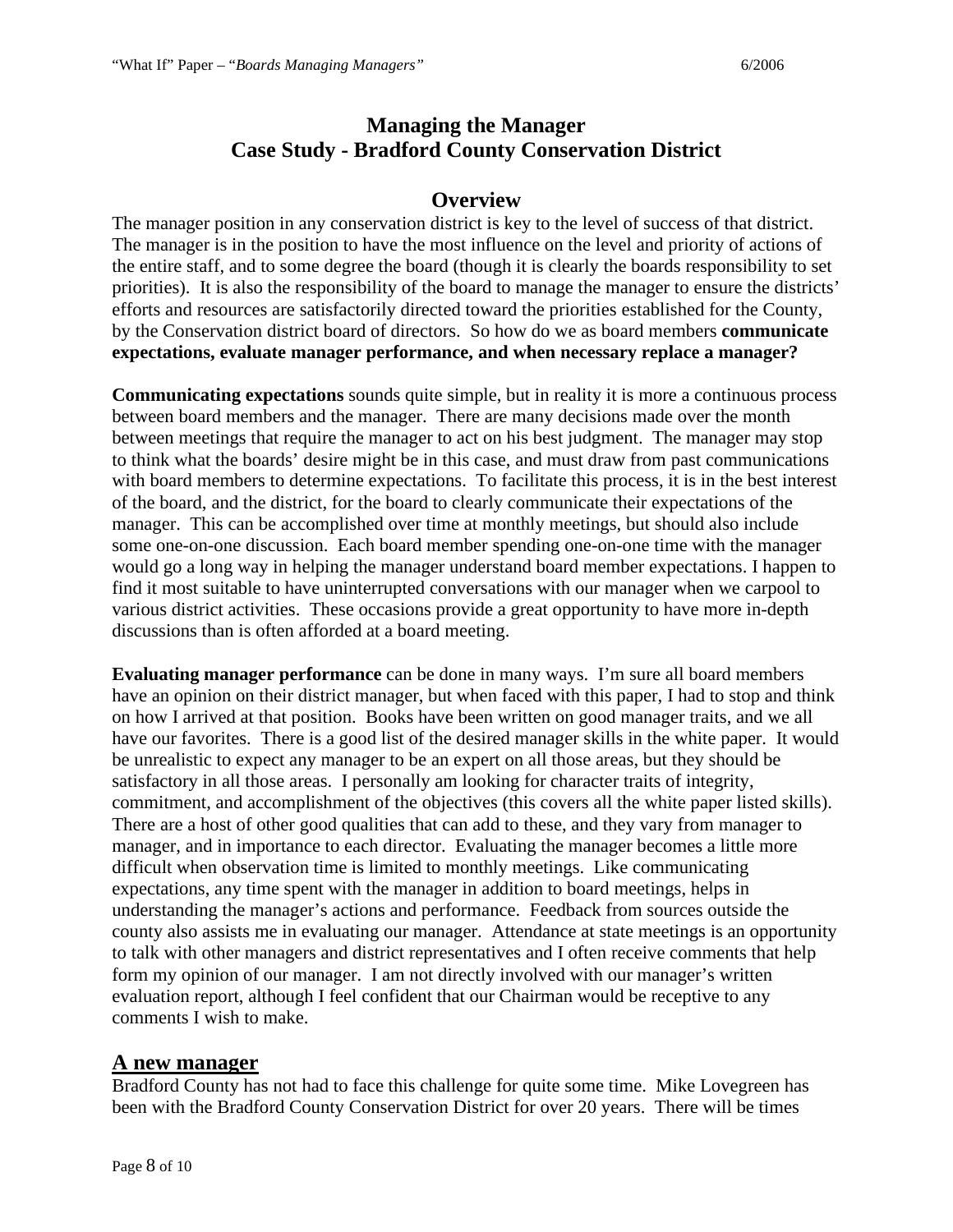however, at least in some districts, that it will be necessary to replace a manager. Those of us who have great managers certainly don't look forward to such a potential upheaval. A manager planning a departure such as retirement or even taking another job could include preparing another person from within to take over. This assumes there is someone available and willing, and the district board has complete control in making the selection. In any event, the selection of a new manager seems to involve the discussion on technical skills versus manager skills. Coming from a management background I am probably biased, but I would have to say that management skills have the priority in my opinion. Technical skills would be a great plus, but it would make little sense to have 16 of our staff members working less efficiently, and one good technical manager working around the clock. It would not make sense if there were only 3 or 4 other staff members. Finding the right person having the skills necessary of a district manager is every bit as challenging as finding the right person for any position. A thorough search and dedicated effort on the part of the board is required for this event. Our experiences in hiring other staff have had a few surprises, in spite of a dedicated group effort, so I would approach the hiring for a new manager with great care.

#### **Bradford County Contact**

Bruce Chase, Public Director RR 2 Box 141 New Albany, PA 18833 570 363-2388 bchasema@epix.net